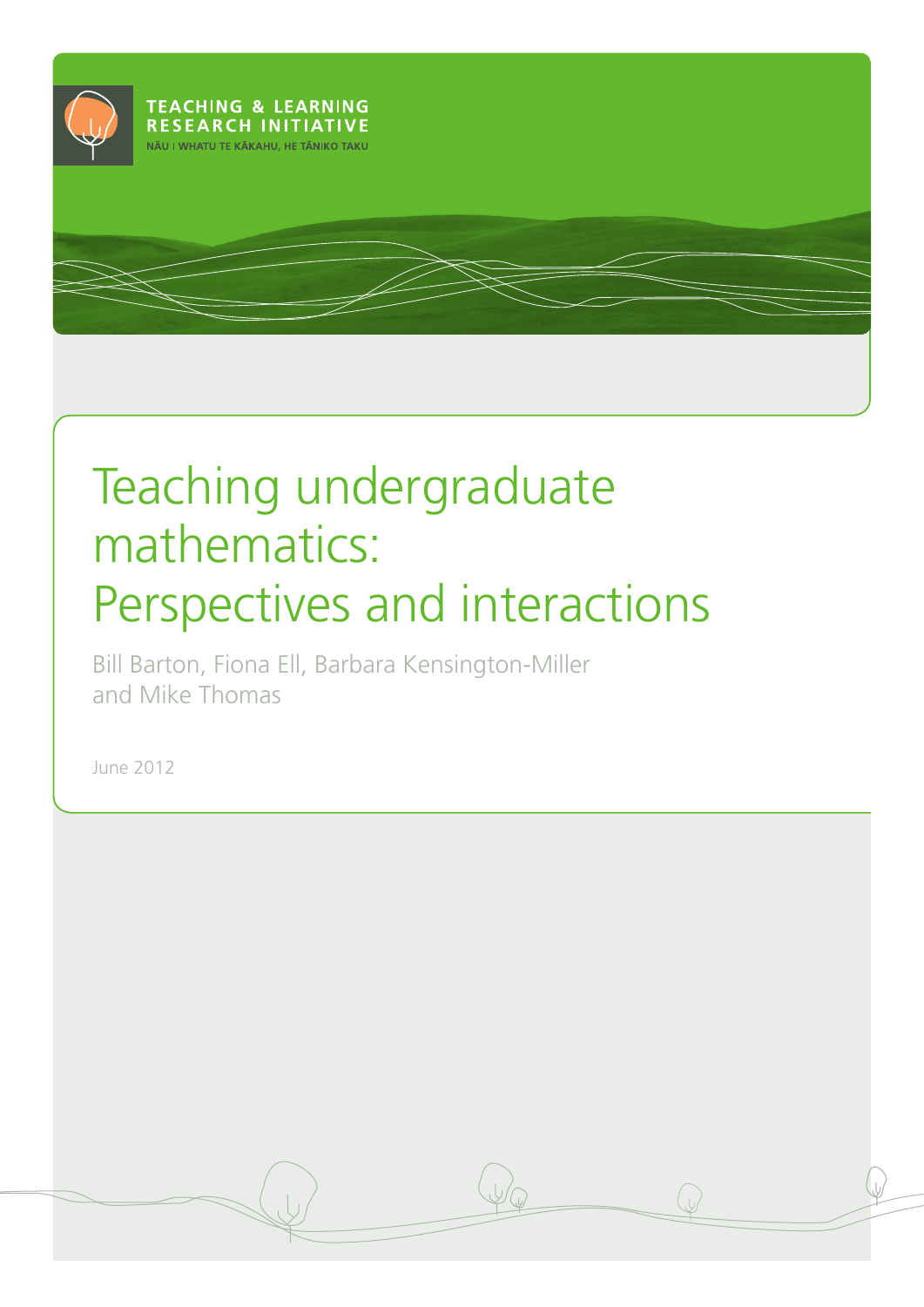The high demand for mathematics in undergraduate education means that large numbers of students enrol in the subject. Lecturing remains the prime delivery mode for teaching such courses. We addressed undergraduate mathematics' lecturing through three components: lecturers and their development; student perspectives on mathematics; and interactions in the lecturing environment. We used theoretical frameworks from secondary contexts, developing them for tertiary application. This research aimed to improve the didactics of lecturing, and builds on studies on school/university transitions.

# Key findings

- • Lecturer professional development based on Schoenfeld's framework positively influenced lecturing practice in a way acceptable to lecturers.
- Students believe that learning mathematics involves natural ability; and that it is a subject for which you need a passion.
- Undergraduate mathematics involves a larger than realised diversity of reasons for study and of approaches to learning.
- Social norms mitigating against student mathematical engagement in lectures can be alleviated using groupsupported lecturer development of questioning.

# Major implications

- • University mathematics departments can successfully undertake effective lecturing development in a way acceptable to staff, using a video/discussion group format.
- Lecturers need to beware of stereotyping students, especially avoiding "natural ability" classifications that put off students who regard themselves as "workers".
- Undergraduate mathematics does not vet accommodate the diversity of its student body in its offerings or learning mode opportunities.
- • Small-group discussion can be effective in lectures, in particular when well-developed, open questions are used non-evaluatively, avoiding perceptions of public judgement.

## The research

Our project was based on our perception of undergraduate mathematics learning in New Zealand that has been only slowly influenced by educational research and, we fear, is not keeping up with contemporary student expectations. We investigated three components of undergraduate mathematics' lecturing: lecturers and their development; student perspectives on mathematics; and interactions in the lecturing environment.

The respective aims of the project were to:

- work with mathematics lecturers to create successful professional development processes
- establish descriptions of student orientations, behaviours, and expectations of mathematics learning, particularly in lectures
- explore the use of questions to enhance mathematical thinking within a lecturing environment.

The research questions (two for each component) were:

• How can Schoenfeld's resources, orientation and goals (ROG) framework be adapted to support lecturer professional development?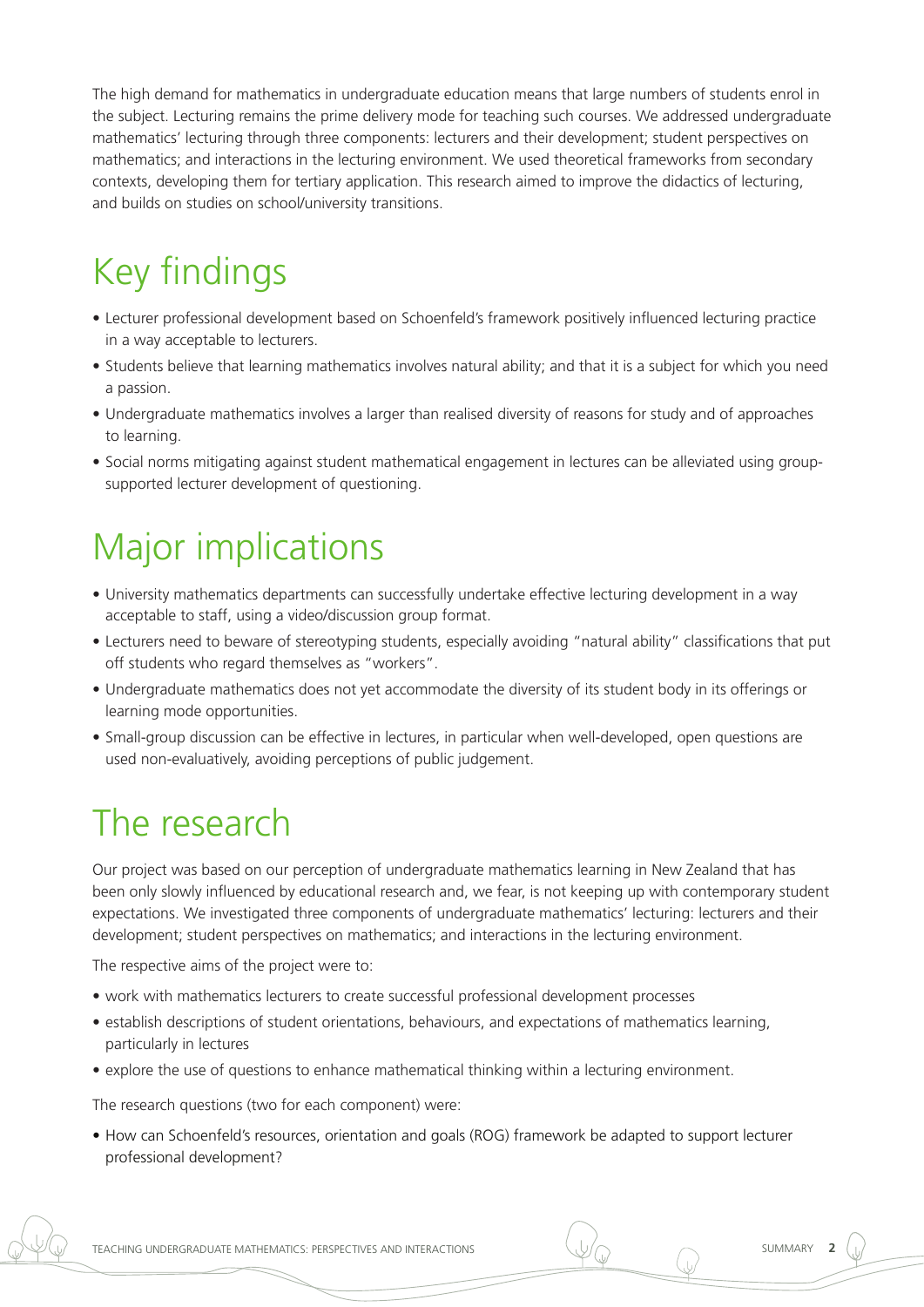- • Can an effective lecturing professional development strategy be built around peer discussion of lecturer ROGs matched against videoed lecturing practice?
- What are the discourses by which students make sense of mathematics and those who study it?
- How does students' mathematical identity at tertiary level affect their learning experiences?
- What is an effective framework of lecturer questioning that will engage students in mathematical thinking?
- How do socio-mathematical norms shape the use of questions to promote mathematical engagement in lectures?

### Lecturer component

Eight members of the Department of Mathematics at The University of Auckland assessed a video/discussion style of lecturer development based on the resources, orientations and goals (ROG) theory (Schoenfeld, 2010). Four were research mathematicians and four were research mathematics educators. All eight taught mathematics content.

Six members agreed to videotape at least two lectures per year, and, before and after the lectures, to write notes based on their ROG for the lecture. Where possible, the same lecturer was videotaped again at a later date. At each videoed lecture another person observed and took notes. The lecturer selected a 2–4-minute excerpt from the videotape to be watched by the group. The group had three hour-long meetings each semester to discuss lecturing, prompted by viewing one or two excerpts and the ROGs. In total, 19 lectures were captured on video, and 15 full meetings were held.

Data included voice recordings of meetings, analysed against a code representing features identified as recurring or of interest. Also, each of the mathematicians was interviewed about their experience. Finally, pairs of lectures by the same lecturer made near the beginning and end of the project were given to three overseas researchers who had not been involved in the project, plus one student on a summer scholarship. For each of the three pairs, the independent evaluators were asked to identify which lecture preceded the other using their experience of lecturing, and to write reasons for their decisions.

Nearly all the discussions quickly diverged from the video to issues identified by all as familiar and interesting. Occasionally, the video was used again late in the session. The ROG statements did guide some discussions, but were more a reference and context than the subject of discussion. All group members (including those not videoed) could point to specific lecturing improvements they had made.

Discussion included both pedagogical and mathematical matters in about equal proportions. The rigour and correctness of the mathematics intervened in pedagogical decisions in a way the researchers had not experienced in secondary school environments.

All lecturers welcomed, and were stimulated by, the professional development process. No-one felt that the process of videoing interfered with their lecturing or the student responses, nor that the video misrepresented their practice. Despite initial reservations, no-one reported significant discomfort from being videoed or it being watched by others.

Feedback was received on possible modifications in timing, group size and composition, and frequency. All lecturers in the group have joined a voluntary follow-up programme where the research group has broken into three new groups, drawing in more lecturers from the department.

The result of the blind assessment of the three pairs of lectures was 70 percent correct, with evaluators correctly assessing which lecture was post-development in three out of four cases for lecturer A, three out of three cases for lecturer B, and one out of three cases for lecturer C. Indicative characteristics reported by the assessors included confidence, student interaction, motivating examples, and content approaches.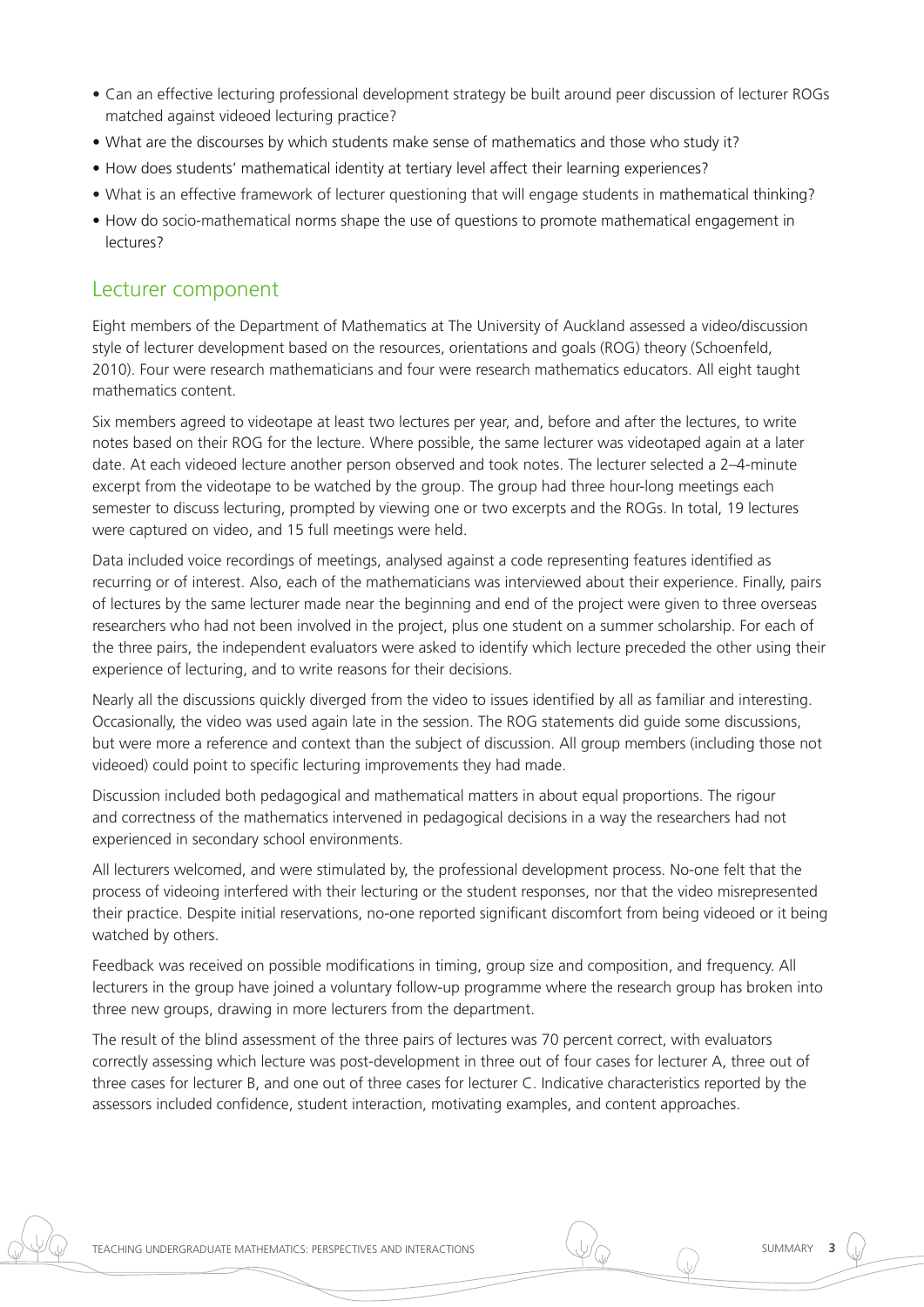### Student component

Using Boaler's (2002) work on identity, we gathered information about tertiary students' experiences of learning mathematics. In the first part, more than 100 students in pure mathematics, applied mathematics and English classes at 300-level completed a questionnaire on their feelings about mathematics. The different groups of students gave a range of perspectives on learning mathematics. Thirty volunteers from this group were interviewed using an in-depth narrative technique, further exploring the students' experiences of learning mathematics.

The second part of the study looked at the relationship between the students and their learning in a 300-level pure mathematics class that was taught using team-based learning (Michaelsen, Sweet, & Parmelee, 2008). Ten students were interviewed in the first and last week of the course, and six students were videoed on the four occasions in which they worked in groups to solve problems.

The data from the first part of the study were analysed to reveal the students' identities as learners of mathematics, and to understand their account of how these identities were constructed. This was used to frame data collection and analysis in the second part, where the students were interviewed before and after a new type of mathematical learning experience.

The participants in both parts came from diverse backgrounds. Furthermore, they studied mathematics for a wide range of reasons. Initially, we thought there would be identifiable "types" of mathematics student with similar ways of talking about learning mathematics. In fact, the students were idiosyncratic and resisted stereotypes.

There were, however, commonalities in their discourse. Two key themes emerged: that learning mathematics involves natural ability, and that you need a passion for mathematics. The students often described their work in terms of the amount of ability they had. Some students were considered geniuses who did not have to learn anything because they could just do it. Furthermore, students did not study mathematics for its utility; they studied it for love of the subject.

In the second phase of the study the collaborative learning model differed from the usual presentation of mathematics. We wondered how students would react.

Students largely welcomed team-based learning, they were more open to group work than expected, and reported enjoying the emphasis on understanding that resulted from group work. The students' curiosity about others' methods and ideas was evident. Those who most strongly identified as mathematicians were most open to the team-based learning format.

For the students who relied more on rote learning, the team-based approach was more challenging. The collaborative model interfered with their usual technique. Rote learning was felt to be the pain you had to go through unless you were good at mathematics, when learning was not necessary. Good students just "played around with it for a while and re-read it a bit". These students identified themselves as mathematicians, whereas the rote-learning students tended to say they would not become mathematicians.

### Lecturing interactions component

Students have been observed to be passive in large-scale lectures, watching the lecturer demonstrate mathematical procedures. They rarely engage in authentic mathematical activity. Our goal was to improve student engagement in large lectures.

A research team of mathematicians and educators working together, using the theory of social and sociomathematical norms of Yackel and Cobb (1996), designed a framework for conceptual questioning for a large undergraduate course. The lecturer, who was part of the team, introduced one mathematical question in each lecture for the students to briefly work on interactively in informal groups.

The team carried out observations, focusing on the effectiveness of questions; the identification and analysis of "key moments" in the lectures; and comparisons between lectures. Two cycles of questioning, observation,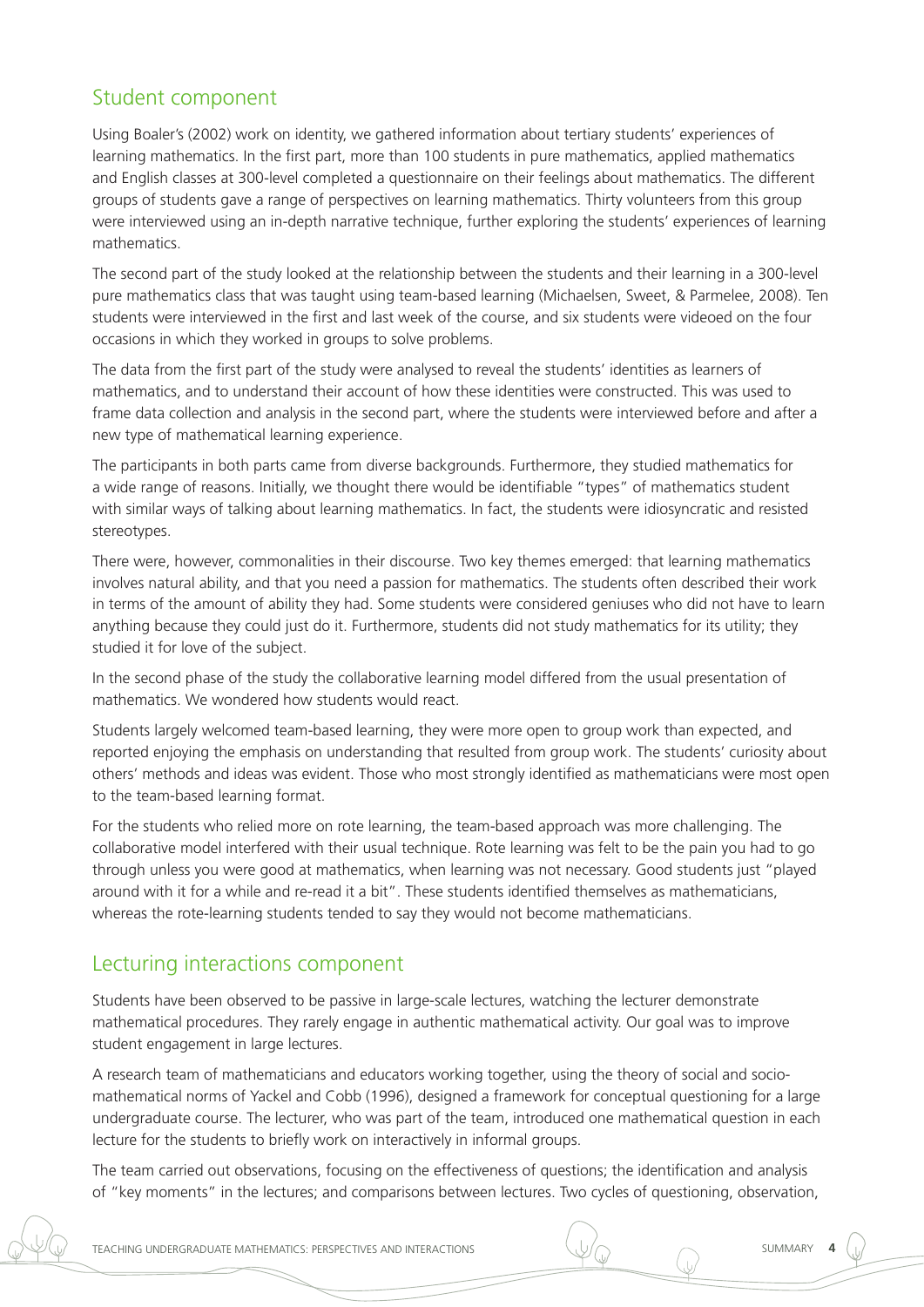reflection, and re-implementation were completed. The lecturer kept a journal, and the research group met to discuss the intervention. Discussions were recorded.

Students were surveyed at the beginning and end of the course on their lecture expectations, beliefs and attitudes. Two focus groups were interviewed. The student and lecturer findings were then cross-referenced.

The cycle of developing, testing, reflecting and then refining, did result in questions that engaged students mathematically in lectures.

The lecturer had previously used a teacher-centred style of teaching, believing in the effectiveness of such pedagogy. The research revealed that the lecturer's espoused and enacted beliefs regarding lecturing were not always compatible, but through this process some of these beliefs changed.

The practice of collaborating with a group of mathematics educators, who were analytical but encouraging, was a safe environment for the lecturer to reflect and challenge his beliefs. The research led us to believe that a minimum of three mathematics lecturers, some with mathematics education experience, is necessary for productive academic discussion. Having a practical goal on which to focus initially—for example, how to make lectures less passive—was an important driver for developing trust within the group. Meeting regularly was another key factor for building trust. We found that making changes or modifying beliefs can take many cycles of testing and reflecting.

The successful questioning technique, known as Stop–Think–Discuss, began with relatively easy procedural questions that students could answer to establish small-group social norms. Once students were comfortable interacting more conceptual questions were introduced. The optimal time for the questions was in the middle of the lecture. Open questions were the most successful as they were accessible for all without the fear of being wrong.

Our study revealed that lecturers have a strong part to play in establishing new social norms, with students willing to break old norms if the lecturer explicitly instructs them to do so. Although students may prefer to participate in social norms of passive student behaviour in transmission-style lectures, we showed that it is possible to renegotiate the didactical contracts that exist between lecturers and students and establish new norms. Furthermore, the lecture goals needed to be adjusted from "covering the content" to "developing mathematical understanding". This case study succeeded in creating student interactions that contained mathematical engagement.

### Major implications

### Lecturer component

The video/discussion process was positively received by lecturers. All participants not only felt it was the best professional development they had had, but all wanted to continue. Most value was gained from the group meetings and discussions, although writing the ROGs and watching themselves were also positively regarded.

Both pedagogical and mathematical issues were the subject of discussion and were reflected in improved lecturing. Thus the professional development strategy is not only a source of improvement in both areas, but is also a site where the integration of pedagogy and content takes place effectively.

There is objective evidence that this professional development process is effective in terms of improved lecturing performance, even in the time span of the project. The outsider evaluation of videoed lectures correctly identified the pre- and post-lectures of the pairs in 7 of the 10 case studies, with explicit reasons given.

We conclude that there is good evidence that this form of professional development is viable, effective, and positively received. Hence we strongly recommend a version of this programme be considered in mathematics and statistics departments in universities nationwide.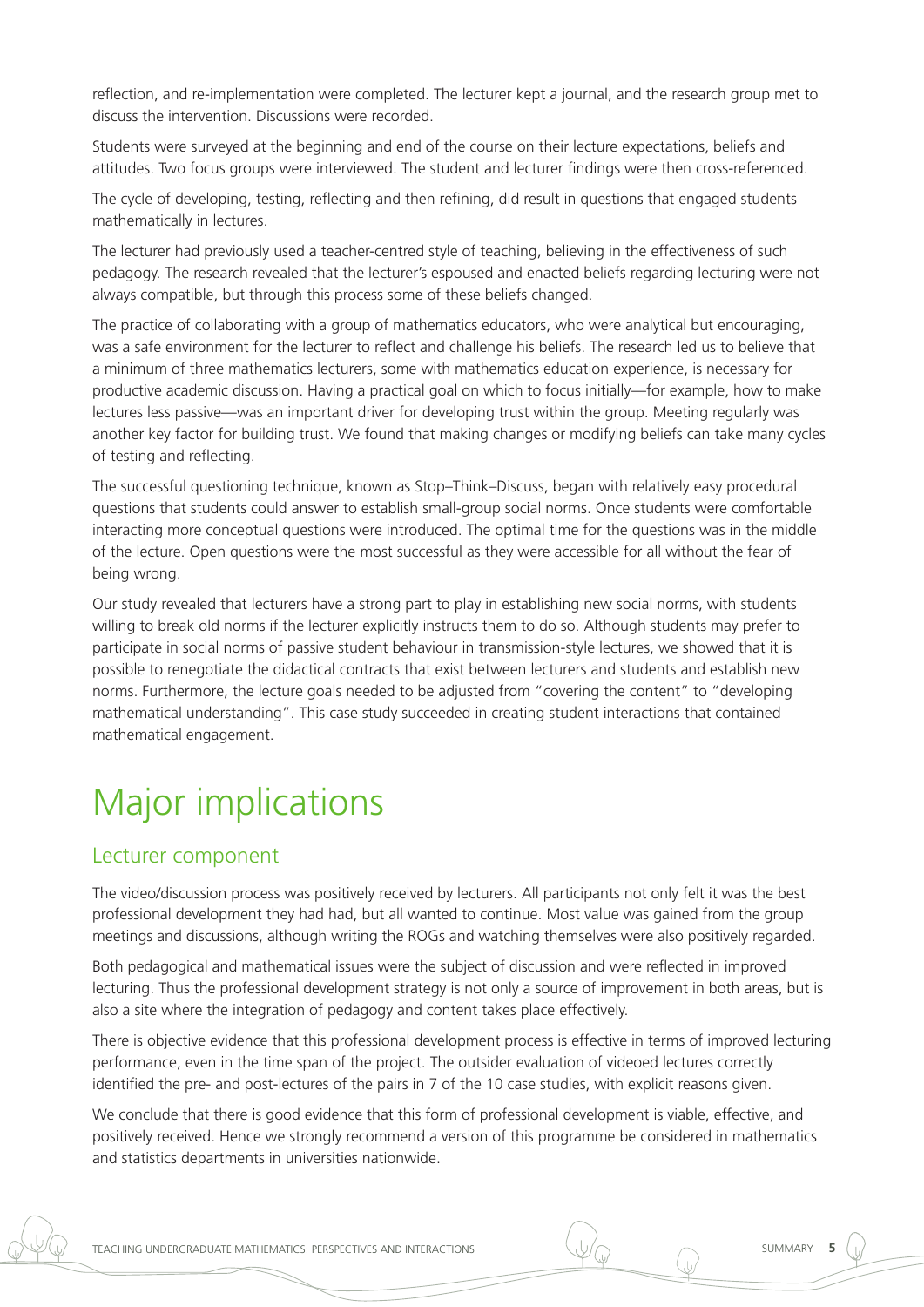### Student component

The identities of adult learners shape their approach to learning and therefore pose a challenge for those who teach them.

Students were shown to be more idiosyncratic than expected, thus lecturers need to avoid stereotyping students along any dimensions.

The "natural ability" and "passion" discourses have implications for participation in higher-level mathematics: can you study mathematics if you are not naturally gifted and you do not really love it? Mathematics departments need to address these blockages to wider participation in higher education in the mathematical sciences if they are to reach out to non-majoring students.

Students, particularly those who identify themselves as mathematicians, were open to group and collaborative learning, including at advanced undergraduate levels. Rote learning was regarded as problematic "but necessary" under traditional teaching modes unless one had natural ability. Mathematics departments will need to make it clear that any student can potentially do well mathematically, and major in the subject, if they are prepared to work; and also that "natural ability" is not sufficient on its own.

The study highlights the diversity of learning approaches among students that lecturers face, even at 300-level. Furthermore, the students' learning histories influence how they interact with new mathematics.

Lecturers are likely to be more effective if they invest some time understanding how students regard mathematics, why they are taking the subject, and how they tackle new learning.

### Lecturing interactions component

The case study showed that it is possible to change lecturer beliefs and student socio-mathematical norms about learning in large-class lecture situations so that students spend some time working in small informal groups engaged in mathematical activity. In this study, the change in lecturer beliefs took time, and was a gradual, iterative process. The change occurred in an environment of supportive colleagues who met regularly over an extended period to reflect on the different types of questions the lecturer introduced and how effective these were with the students.

There is every reason to believe that this case study could be reproduced with any lecturer/large class provided that there is a supportive group for the lecturer to work with, and the lecturer is a willing participant.

One implication of the study is that even if large-class lecturing is necessary for administrative reasons or economies of scale, this does not mean that students are doomed to passive learning for most of their contact time. The lecturer has the power to set the socio-mathematical norms in the lecture and involve students in active learning. In this way, student and lecturer beliefs about lecturing can be adjusted, so that students will engage in mathematical activity for part of the time.

### References

Boaler, J. (2002). The development of disciplinary relationships: Knowledge, practice and identity in mathematics classrooms. *For the Learning of Mathematics, 22*(1), 42–47.

Michaelsen, L. K., Sweet, M., & Parmelee, D. X. (Eds.) (2008). *Team-based learning: Small group learning's next big step*. San Francisco, CA: Jossey-Bass.

Schoenfeld, A. H. (2010). *How we think. A theory of goal-oriented decision making and its educational applications.* New York: Routledge. Yackel, E., & Cobb, P. (1996). Sociomathematical norms, argumentation, and autonomy in mathematics. *Journal for Research in* 

*Mathematics Education, 27*(4), 458–477.